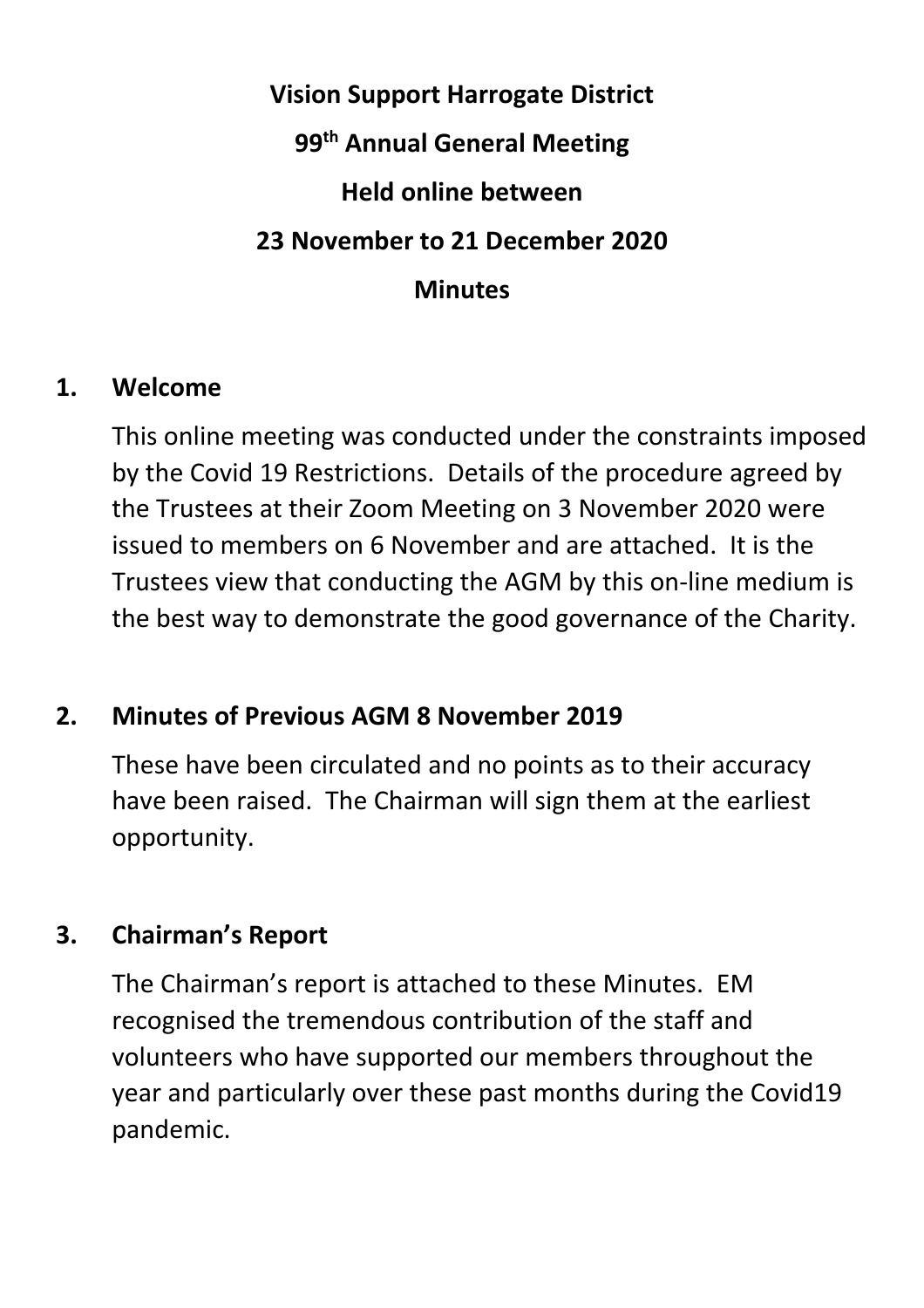# **4. Presentation of Financial Statements year ended 31 March2020 and approval of the Annual Report.**

The Financial Statements and Accounts together with the Treasurer's Report have been circulated and are attached to these Minutes.No significant points have been raised and the Accounts to the year ended 31 March 2020 are therefore accepted

- **5. Appointment of Office Holders**
- **6. Appointment of Trustees**
- **7. Appointment of Hon. President**
- **8. Nominations to Service Committee**

The following nominations were made.

There was only one nomination for each available position so the following are elected unopposed :

# **Office Holders and Trustees**

| Hon. Chairman             | <b>Robert Horner</b>                                                                                                                       |
|---------------------------|--------------------------------------------------------------------------------------------------------------------------------------------|
| <b>Hon. Vice Chairman</b> | Peter Jensen                                                                                                                               |
| Hon. Secretary            | James Grimshaw                                                                                                                             |
| <b>Hon. Treasurer</b>     | Sara Horbury                                                                                                                               |
| <b>Other Trustees</b>     | David Fisher<br>Doreen Flockton<br>Mary Kirk<br><b>Steve Kirk</b><br>John Mellor<br>Eric Mitchell<br>Alistair Ratcliffe<br>Robert Sergeant |